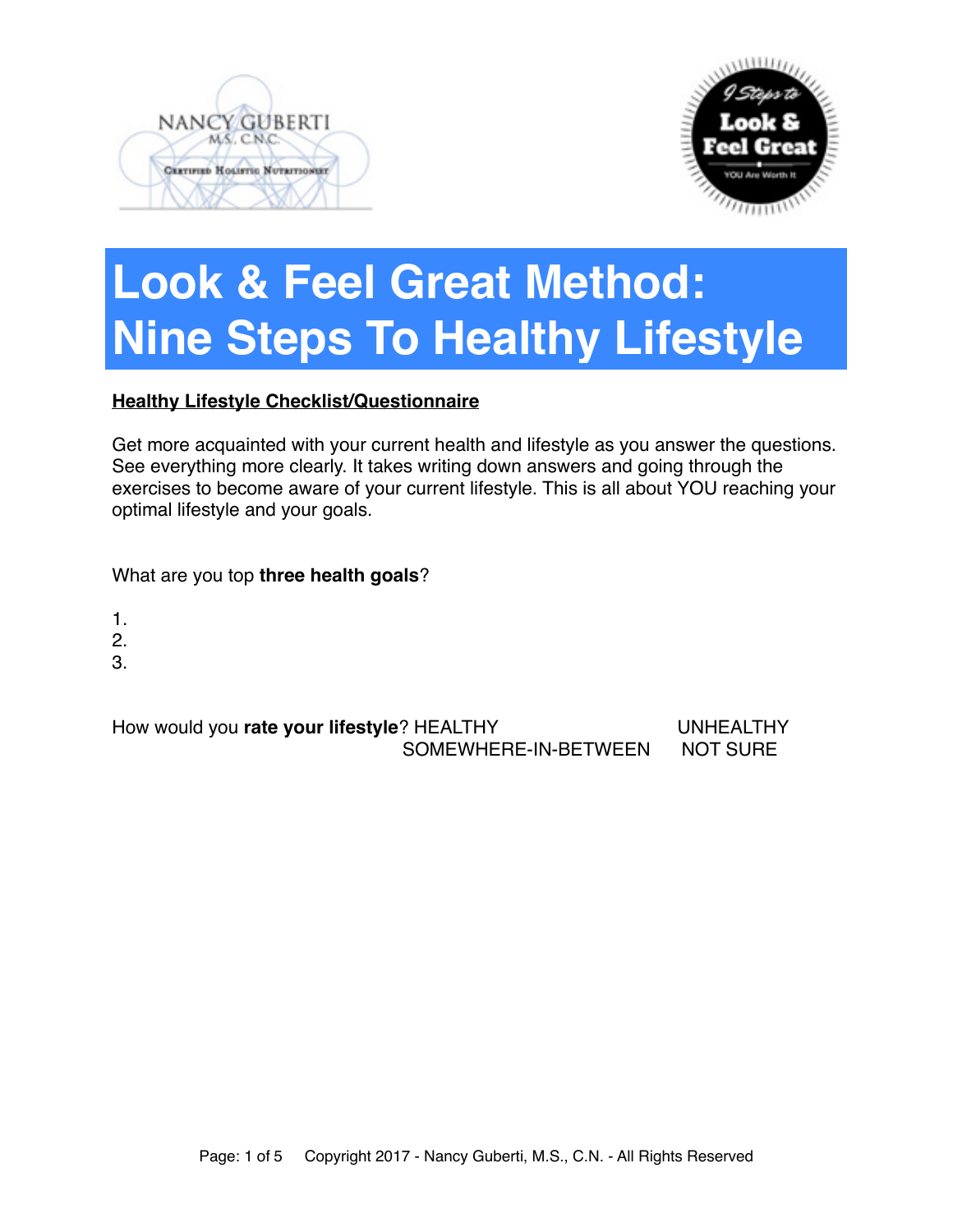



1.What is your level of **Physical Activity** on a daily basis?

2. How much **medicine** are you taking?

3. Are you taking **supplements** at random or for a purpose?

 a.) If taking supplements, do you know the **quality** and for what **benefit**? \_\_\_\_\_\_\_\_\_\_\_\_\_\_\_\_\_\_\_\_\_\_\_\_\_\_\_\_\_\_\_\_\_\_\_\_\_\_\_\_\_\_\_\_\_\_\_\_\_\_\_\_\_\_\_\_\_\_\_\_\_\_\_\_\_\_

\_\_\_\_\_\_\_\_\_\_\_\_\_\_\_\_\_\_\_\_\_\_\_\_\_\_\_\_\_\_\_\_\_\_\_\_\_\_\_\_\_\_\_\_\_\_\_\_\_\_\_\_\_\_\_\_\_\_\_\_\_\_\_\_\_\_

\_\_\_\_\_\_\_\_\_\_\_\_\_\_\_\_\_\_\_\_\_\_\_\_\_\_\_\_\_\_\_\_\_\_\_\_\_\_\_\_\_\_\_\_\_\_\_\_\_\_\_\_\_\_\_\_\_\_\_\_\_\_\_\_\_\_

\_\_\_\_\_\_\_\_\_\_\_\_\_\_\_\_\_\_\_\_\_\_\_\_\_\_\_\_\_\_\_\_\_\_\_\_\_\_\_\_\_\_\_\_\_\_\_\_\_\_\_\_\_\_\_\_\_\_\_\_\_\_\_\_\_\_

\_\_\_\_\_\_\_\_\_\_\_\_\_\_\_\_\_\_\_\_\_\_\_\_\_\_\_\_\_\_\_\_\_\_\_\_\_\_\_\_\_\_\_\_\_\_\_\_\_\_\_\_\_\_\_\_\_\_\_\_\_\_\_\_\_\_

\_\_\_\_\_\_\_\_\_\_\_\_\_\_\_\_\_\_\_\_\_\_\_\_\_\_\_\_\_\_\_\_\_\_\_\_\_\_\_\_\_\_\_\_\_\_\_\_\_\_\_\_\_\_\_\_\_\_\_\_\_\_\_\_\_\_

4. Is your environment free of **toxins**?

5. Do you know what toxins to **avoid**?

6.Are you cognizant of your **breathing**?

7. Do you incorporate healing practices such as **meditation, yoga, quietness**? \_\_\_\_\_\_\_\_\_\_\_\_\_\_\_\_\_\_\_\_\_\_\_\_\_\_\_\_\_\_\_\_\_\_\_\_\_\_\_\_\_\_\_\_\_\_\_\_\_\_\_\_\_\_\_\_\_\_\_\_\_\_\_\_\_\_

\_\_\_\_\_\_\_\_\_\_\_\_\_\_\_\_\_\_\_\_\_\_\_\_\_\_\_\_\_\_\_\_\_\_\_\_\_\_\_\_\_\_\_\_\_\_\_\_\_\_\_\_\_\_\_\_\_\_\_\_\_\_\_\_\_\_

8. Do you put time and thought into what you are **drinking and eating** and why?

\_\_\_\_\_\_\_\_\_\_\_\_\_\_\_\_\_\_\_\_\_\_\_\_\_\_\_\_\_\_\_\_\_\_\_\_\_\_\_\_\_\_\_\_\_\_\_\_\_\_\_\_\_\_\_\_\_\_\_\_\_\_\_\_\_\_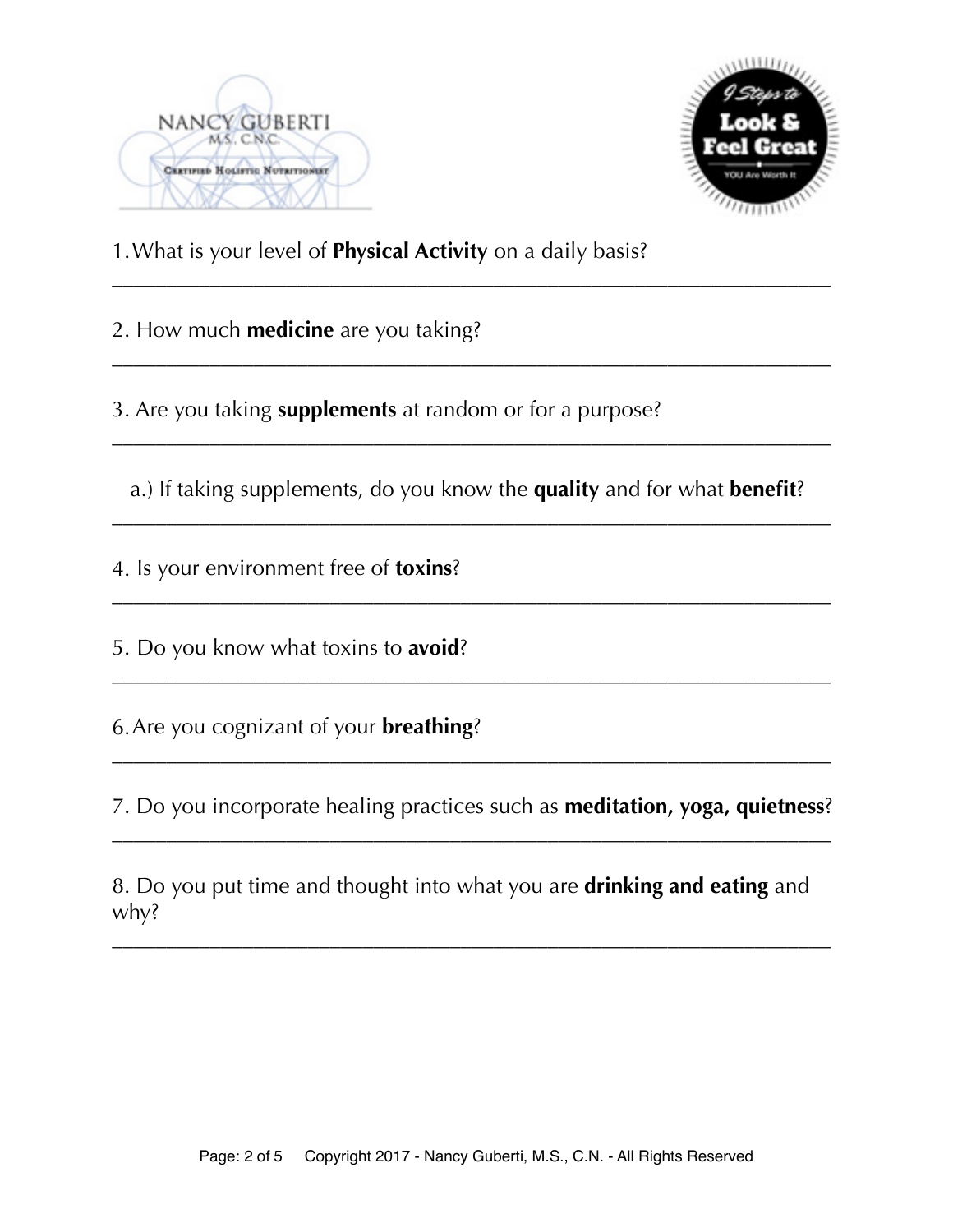



## 9. Do you **mindfully** eat? **Portion control**?

10. Quality of **Sleep**?

11. **Overall happiness**: What is your overall mental and emotional health?

\_\_\_\_\_\_\_\_\_\_\_\_\_\_\_\_\_\_\_\_\_\_\_\_\_\_\_\_\_\_\_\_\_\_\_\_\_\_\_\_\_\_\_\_\_\_\_\_\_\_\_\_\_\_\_\_\_\_\_\_\_\_\_\_\_\_

\_\_\_\_\_\_\_\_\_\_\_\_\_\_\_\_\_\_\_\_\_\_\_\_\_\_\_\_\_\_\_\_\_\_\_\_\_\_\_\_\_\_\_\_\_\_\_\_\_\_\_\_\_\_\_\_\_\_\_\_\_\_\_\_\_\_

\_\_\_\_\_\_\_\_\_\_\_\_\_\_\_\_\_\_\_\_\_\_\_\_\_\_\_\_\_\_\_\_\_\_\_\_\_\_\_\_\_\_\_\_\_\_\_\_\_\_\_\_\_\_\_\_\_\_\_\_\_\_\_\_\_\_

12. What is the **quality of connections** to family and friends?

13. What is your ability to **face your fears** and move on? What's holding you back?

\_\_\_\_\_\_\_\_\_\_\_\_\_\_\_\_\_\_\_\_\_\_\_\_\_\_\_\_\_\_\_\_\_\_\_\_\_\_\_\_\_\_\_\_\_\_\_\_\_\_\_\_\_\_\_\_\_\_\_\_\_\_\_\_\_\_

\_\_\_\_\_\_\_\_\_\_\_\_\_\_\_\_\_\_\_\_\_\_\_\_\_\_\_\_\_\_\_\_\_\_\_\_\_\_\_\_\_\_\_\_\_\_\_\_\_\_\_\_\_\_\_\_\_\_\_\_\_\_\_\_\_\_

\_\_\_\_\_\_\_\_\_\_\_\_\_\_\_\_\_\_\_\_\_\_\_\_\_\_\_\_\_\_\_\_\_\_\_\_\_\_\_\_\_\_\_\_\_\_\_\_\_\_\_\_\_\_\_\_\_\_\_\_\_\_\_\_\_\_

14. How is your **mindset**? half-full or half-empty?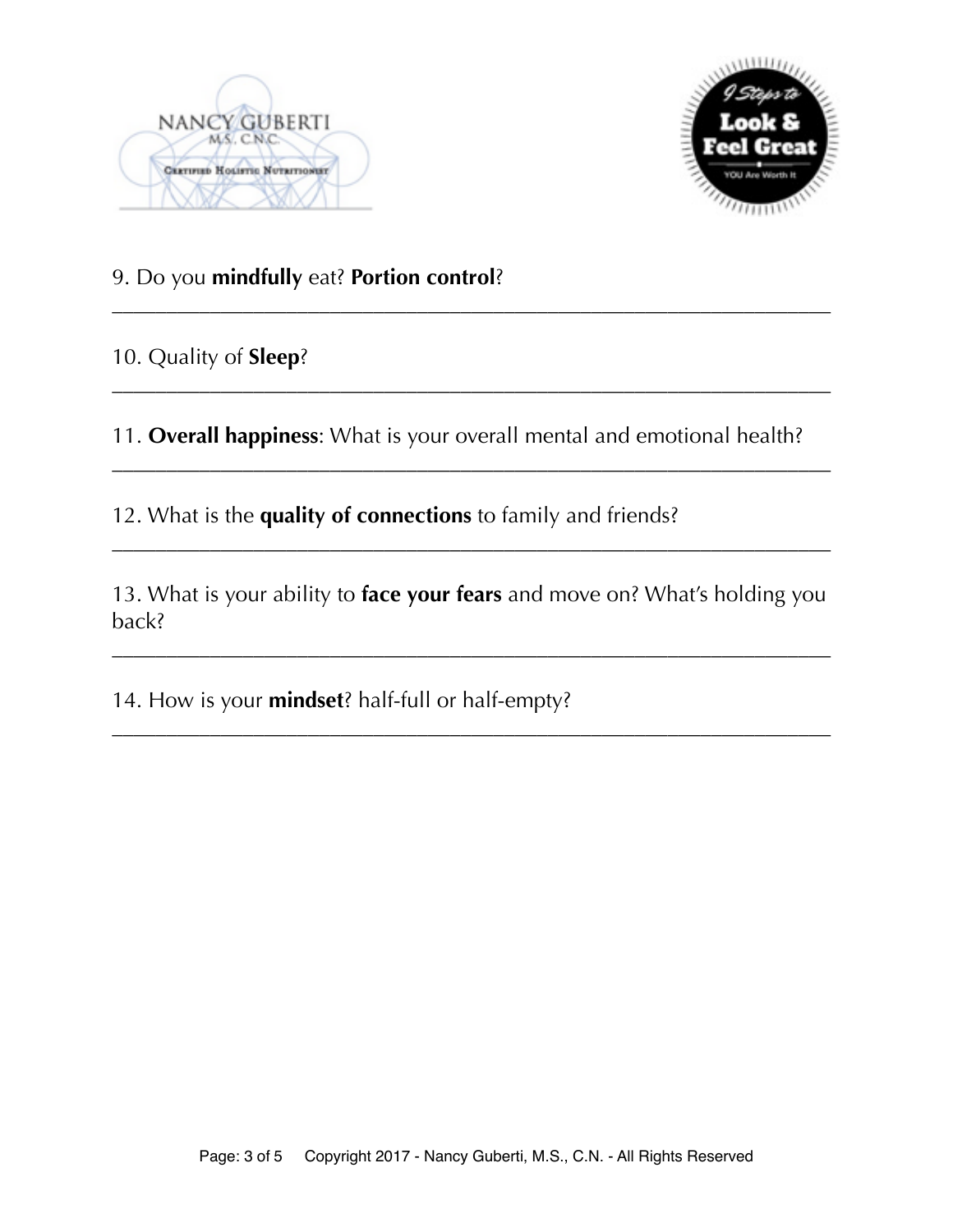



#### **Obstacles -- Self-Sabotaging actions, thoughts, behaviors**

What do you feel are the **obstacles** or your potential actions, behaviors or activities that could impede your progress **towards accomplishing your healthy lifestyle goals** 

\_\_\_\_\_\_\_\_\_\_\_\_\_\_\_\_\_\_\_\_\_\_\_\_\_\_\_\_\_\_\_\_\_\_\_\_\_\_\_\_\_\_\_\_\_\_\_\_\_\_\_\_\_\_\_\_\_\_\_\_\_\_\_\_\_\_\_\_\_\_\_\_\_\_\_\_\_\_ \_\_\_\_\_\_\_\_\_\_\_\_\_\_\_\_\_\_\_\_\_\_\_\_\_\_\_\_\_\_\_\_\_\_\_\_\_\_\_\_\_\_\_\_\_\_\_\_\_\_\_\_\_\_\_\_\_\_\_\_\_\_\_\_\_\_\_\_\_\_\_\_\_\_\_\_\_\_ \_\_\_\_\_\_\_\_\_\_\_\_\_\_\_\_\_\_\_\_\_\_\_\_\_\_\_\_\_\_\_\_\_\_\_\_\_\_\_\_\_\_\_\_\_\_\_\_\_\_\_\_\_\_\_\_\_\_\_\_\_\_\_\_\_\_\_\_\_\_\_\_\_\_\_\_\_\_

\_\_\_\_\_\_\_\_\_\_\_\_\_\_\_\_\_\_\_\_\_\_\_\_\_\_\_\_\_\_\_\_\_\_\_\_\_\_\_\_\_\_\_\_\_\_\_\_\_\_\_\_\_\_\_\_\_\_\_\_\_\_\_\_\_\_\_\_\_\_\_\_\_\_\_\_\_\_ \_\_\_\_\_\_\_\_\_\_\_\_\_\_\_\_\_\_\_\_\_\_\_\_\_\_\_\_\_\_\_\_\_\_\_\_\_\_\_\_\_\_\_\_\_\_\_\_\_\_\_\_\_\_\_\_\_\_\_\_\_\_\_\_\_\_\_\_\_\_\_\_\_\_\_\_\_\_

\_\_\_\_\_\_\_\_\_\_\_\_\_\_\_\_\_\_\_\_\_\_\_\_\_\_\_\_\_\_\_\_\_\_\_\_\_\_\_\_\_\_\_\_\_\_\_\_\_\_\_\_\_\_\_\_\_\_\_\_\_\_\_\_\_\_\_\_\_\_\_\_\_\_\_\_\_\_ \_\_\_\_\_\_\_\_\_\_\_\_\_\_\_\_\_\_\_\_\_\_\_\_\_\_\_\_\_\_\_\_\_\_\_\_\_\_\_\_\_\_\_\_\_\_\_\_\_\_\_\_\_\_\_\_\_\_\_\_\_\_\_\_\_\_\_\_\_\_\_\_\_\_\_\_\_\_



*Answer honestly so you have a starting point to develop additional strengths and work on areas of improvement.* 

#### *Added bonus: ;)*

*Once completed, send me a copy and I'll give you feedback for DIY tips to improve your lifestyle today.*